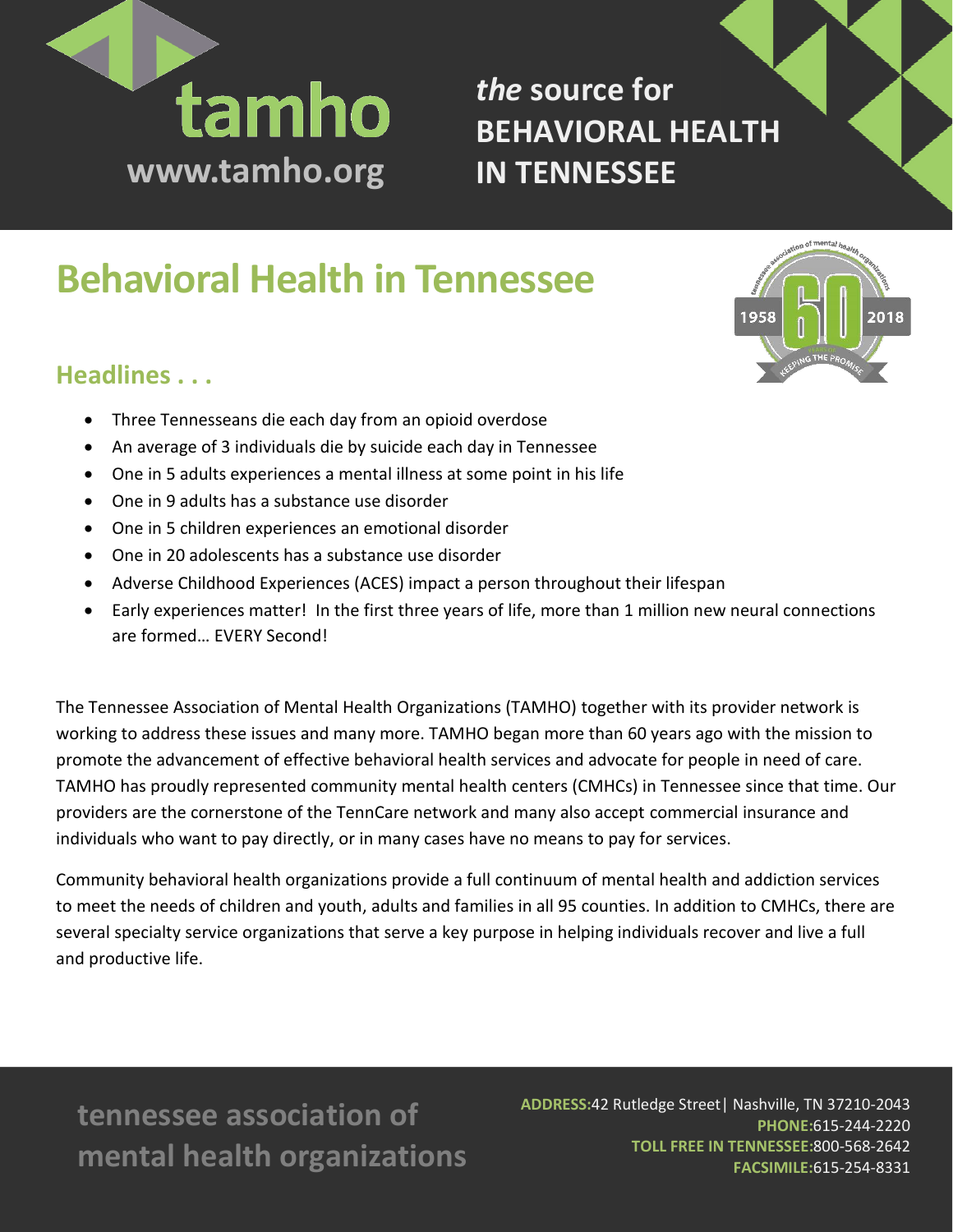# **The State of Behavioral Health in Tennessee**

Mental illness affects 1 in 5 adults in the United States every year. Similarly, 1 in 5 children/youth experiences a severe mental disorder at some point in their life. In Tennessee, it is estimated that only 40% of individuals in need of mental health treatment receive it and only 20% of those who need treatment for substance use disorders receive it.

Tennessee is in the midst of a serious substance abuse epidemic that has led to devastating outcomes for families and communities. In Tennessee, more people than ever are dependent on or addicted to drugs and opioid use has skyrocketed. Three people die each day in Tennessee as a result of an opioid overdose. Our state has taken positive steps by passing legislation and funding additional prevention, treatment and recovery services so we hope to see an increase in the number of people who need substance use services to receive them. These efforts are applauded, however, an important fact that is often overlooked is that alcohol has been and continues to be the #1 substance of abuse in Tennessee. Treatment and recovery groups are available but the number of individuals who abuse alcohol continues to be problematic.

Each day in Tennessee, an average of three people die by suicide. As of 2016, suicide is the second-leading cause of death for young people in Tennessee, with one young person lost to suicide every week. Every day we lose at least one person over the age of 45 to suicide. As suicide and suicide risks increase, so does the need for additional and adequately funded mental health services.

# **Examples of Tennessee Programs with Promising Outcomes**

#### **Statewide Crisis Response System**

Tennessee is fortunate to have a state-wide crisis response system that responds to psychiatric emergencies 24 hours a day, 7 days a week. The system includes telephone and in person response, evaluation for hospitalization, and short-term intervention at one of the 8 crisis walk-in centers throughout the state. Thirteen teams operate to assure a prompt response to callers in crisis and in 2017, the statewide crisis line responded to 124,000 calls, and 78,000 resulted in a face to face consultation.

#### **Behavioral Health Safety Net**

The Behavioral Health Safety Net was created by the Tennessee Legislature as a way to provide psychiatric services to adults without insurance. Services provided include medication management, psychotherapy, case management, psychosocial rehabilitation and transportation. In 2017, there were 30,636 individuals assisted through this innovative state funded program.

#### **Zero Suicide Initiative**

In 2014, Tennessee launched the Zero Suicide Initiative. The foundational belief is that suicides in behavioral health systems are largely preventable. Organizations adopt policies and procedures and receive technical assistance on how to prevent suicide deaths. Eleven TAMHO organizations have implemented Zero Suicide Initiatives and have seen improved outcomes. While behavioral health organizations are making strides in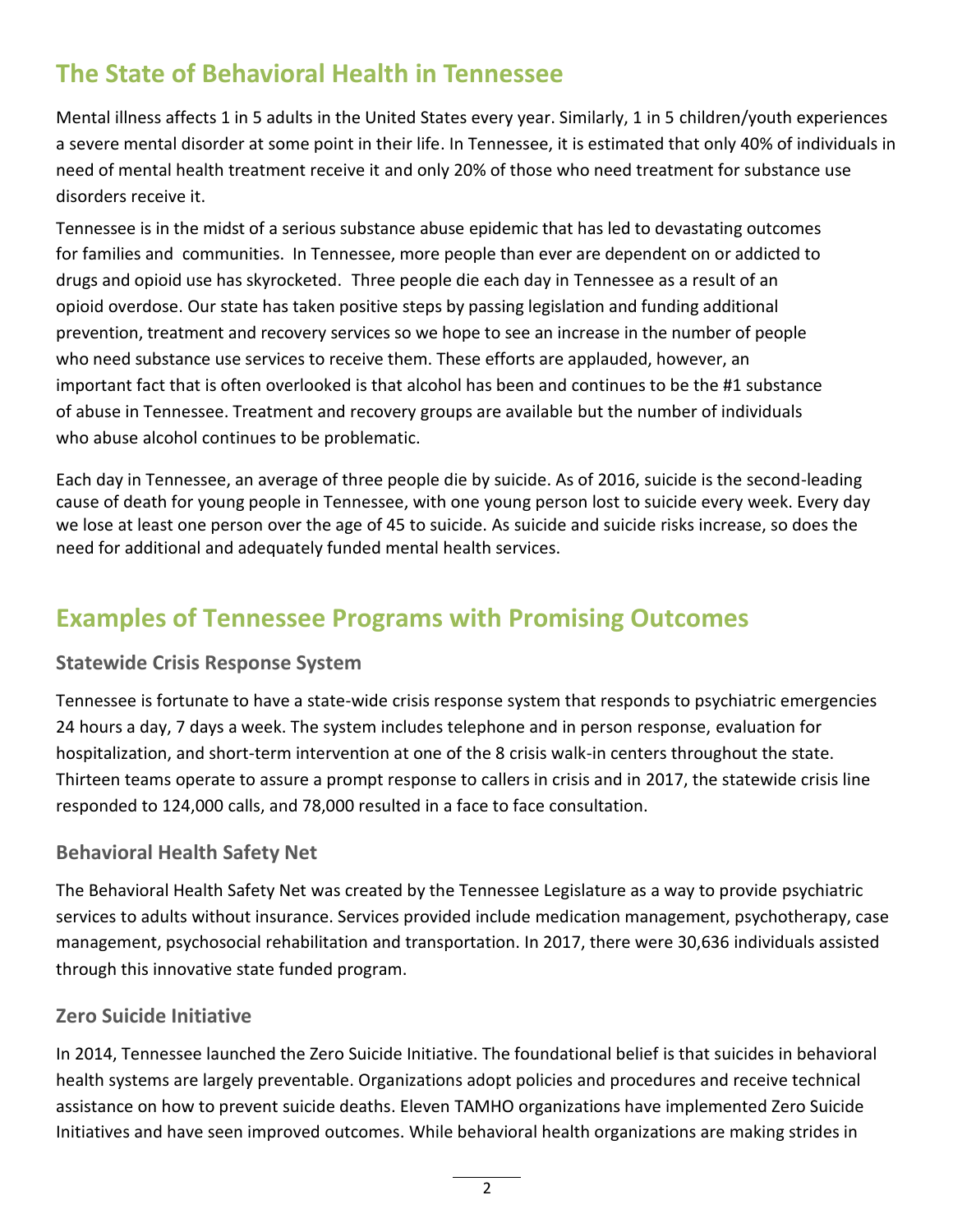suicide prevention, there must also be strategies to identify people at risk of suicide *before* entering a healthcare system.

# **Creating Homes Initiative**

Individuals with mental illness or substance use disorders are at greater risk of becoming homeless. In Tennessee, creating housing has been an area of focus since 2000. Since the inception of the Creating Homes Initiative at the Department of Mental Health and Substance Abuse Services, through their partner organizations, more than 18,000 housing options have been created, leveraging \$577,157,801 in total funding.

## **Infant and Early Childhood Mental Health (IECMH)**

Infants' earliest relationships and experience shape the architecture of their brain and lay the foundation of life-long learning and development. Healthy child development is the foundation for educational achievement, economic productivity, responsible citizenship and lifelong health. IECMH is the developing capacity of a child to form close and secure relationships, express emotions, and explore the environment and learn. IECMH is also used to describe the full continuum of services and supports needed to promote healthy child development and treat mental health disorders before they manifest into more severe problems later in life. Tennessee has implemented innovative prevention programs such as the Regional Intervention Program (RIP) as well as an endorsement program to ensure that professionals across disciplines that work with or on behalf of children have the necessary skills and competencies.

# **Adverse Childhood Experiences (ACES)**

Adverse Childhood Experiences (ACEs) are stressful or traumatic events such as abuse, neglect and family dysfunction that disrupt the safe, stable, nurturing environments that children need to thrive. In Tennessee, considerable attention has been paid to babies born with Neonatal Abstinence Syndrome (NAS) which is another type of adverse childhood experience.

ACES are strongly related to the development of a wide range of health problems later in life like heart disease, diabetes and substance use disorders. Tennessee is leading the nation by systematically addressing ACEs through its Building Strong Brains initiative by providing ACEs related training and offering ACEs innovation grants to prevent and mitigate the effects of adverse childhood experiences. Preventing ACEs and treating them when they do occur enhance the chances that youth will grow up happy and healthy, saving taxpayer dollars in the process.

## **First Episode Psychosis Initiatives**

In 2014, Tennessee implemented its first state-funded First Episode Psychosis (FEPI) program funded by Mental Health Block Grant dollars from Health and Human Services. This program is designed to assist young people ages 15-30 experiencing their first symptoms of a psychotic disorder such as delusions and/or hallucinations. Research shows that when intervention occurs early, the lifelong debilitating illness that can be associated with psychotic disorders can be mitigated and lives can be changed.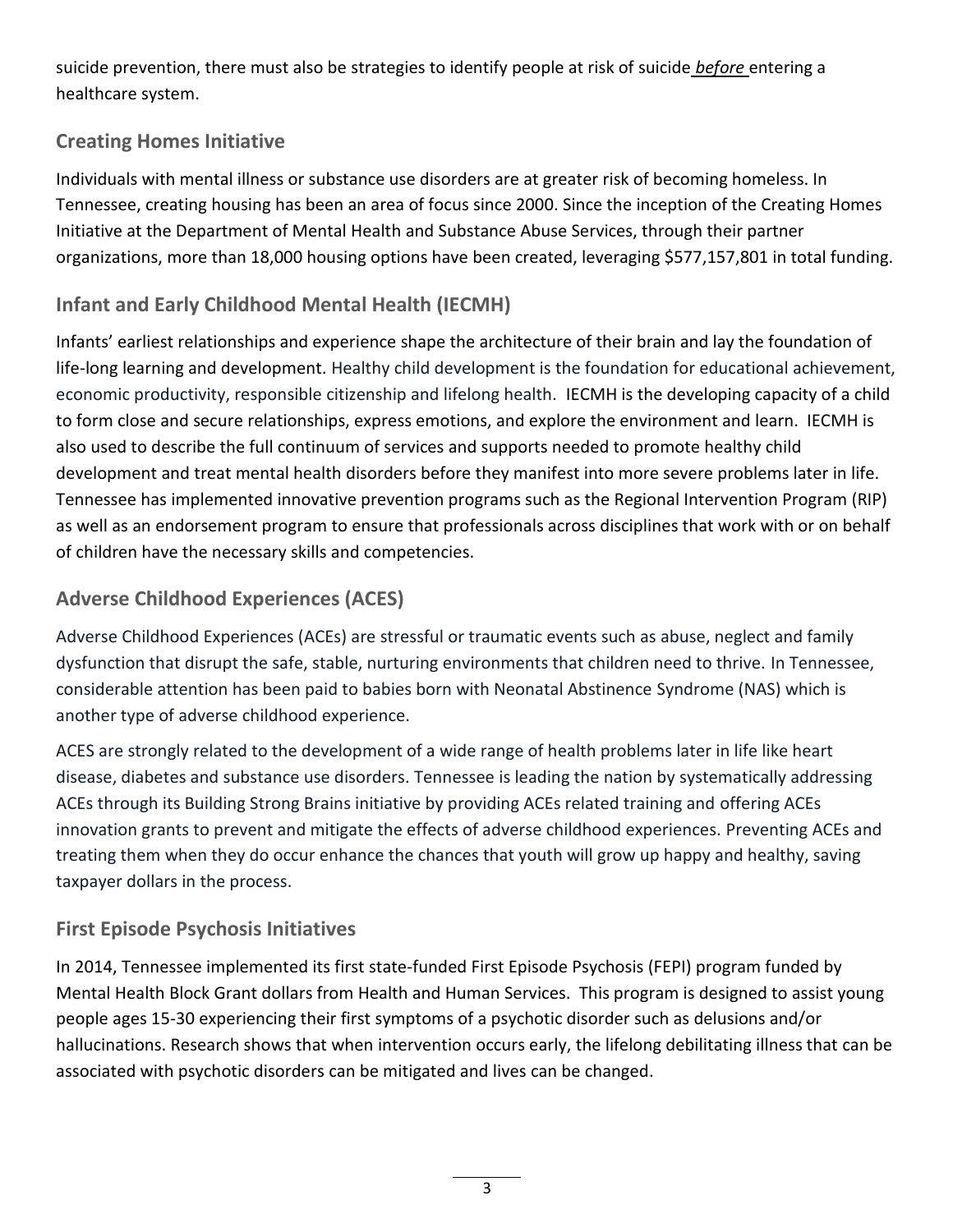Tennessee is nationally recognized as being the first state to implement a FEPI program in a rural area. Currently there are four FEPI programs with hopes of expansion. Efforts must be made to expand and sustain these programs as an investment in the future of our youth and young adults.

### **Peer and Family Support**

There is acknowledgement that individuals with lived experience can contribute greatly to others' recovery. In Tennessee has 45 Peer Support Centers, nationally known Peer and Family Recovery Support Certification programs and a commitment to hiring individuals with lived experience. In addition, there has been an increase in the use of Certified Peer Specialists in addiction recovery programs integrated into the communities to outreach to those at risk of overdose and who are struggling with their recovery.

## **Individual Placement and Supports (IPS) Model for Employment**

With the growing acknowledgement that many individuals with disabilities want to work, the IPS model for employment has been implemented in several locations throughout Tennessee. An evidenced based practice, IPS provides individuals with mental illness with the supports needed to find steady, competitive employment in jobs of their choosing. Outcomes from this model have demonstrated that employment is a critical component of a person's recovery and should be expanded.

#### **Pre-Arrest Diversion Infrastructure Program**

Too many individuals with mental illness, substance use or co-occurring disorders enter the criminal justice system when treatment is a better solution. Providing treatment safely reduces the prevalence of individuals with behavioral health problems in local jails and reduces the cost related to prosecution and incarceration. The administration provided \$15 million in fiscal year 2018 that allowed 7 local communities to develop the necessary infrastructure to divert individuals to treatment rather than incarceration. The funding was contingent on collaboration and coordination with behavioral health providers, local law enforcement and the judicial system. This effort has received strong support from all involved.

# **Challenges Faced by Community Mental Health Providers**

#### **Insufficient TennCare Reimbursement**

Community mental health centers are not-for-profit organizations that have served as the primary behavioral health network in Tennessee since the Community Mental Health Centers act was implemented. It has been the network for the TennCare program since it began.

Unfortunately, there is no periodic review of costs associated with service delivery and providers have seen few, if any, increases in their reimbursement rates. TennCare rates have remained stagnant for more than 10 years in spite of more demands being placed on service providers and the increase in the cost of running a health care business.

> **Recommendation:** *Institute a routine review of provider rates in order to assure that high quality services are maintained, high caliber clinical staff can be recruited and retained, and the most effective service models can be utilized.*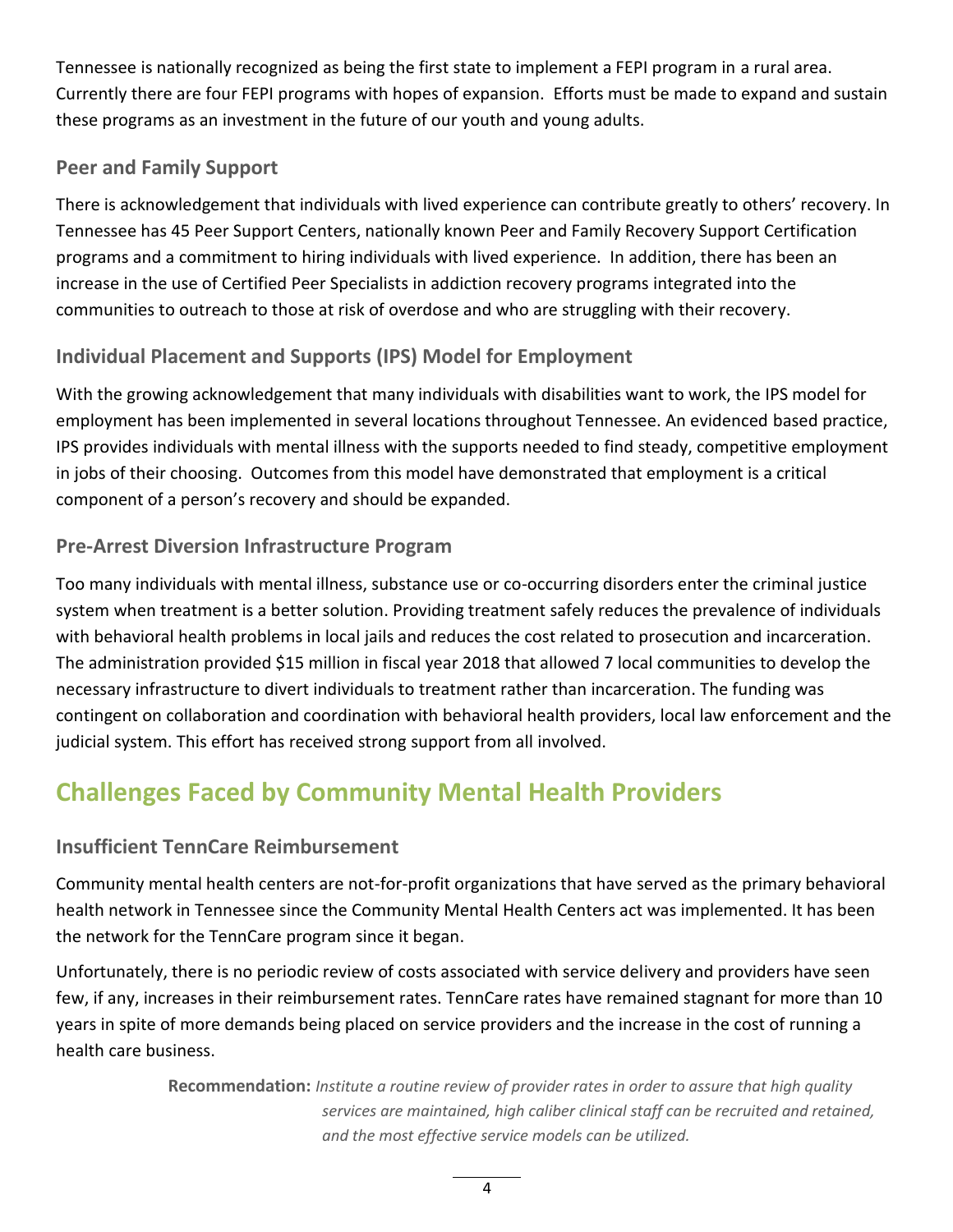#### **Workforce Shortages**

There are significant workforce shortage issues in behavioral health in Tennessee and across the country. These shortages are worse for Psychiatrists and other licensed staff. The impact of this shortage is heightened in nonprofit Community Mental Health providers as they compete for the same workforce as for-profit entities and others with higher reimbursement rates, such as the VA system and other social services and healthcare providers. CMHCs have been in a unique position to utilize telehealth and other creative approaches to continually meet the increasing demand, but it is not enough. We must create incentives and reimbursement structures that support a work force that is committed to working in community behavioral health.

> **Recommendation:** *Convene a group to consider ways to incentivize recruitment and employment of high quality licensed clinical staff.*

### **Payment Reform and Health Care Innovation**

The Bureau of TennCare has undergone its most significant transformation since its inception. In 2013, Governor Haslam announced Tennessee's Healthcare Innovation Initiative which seeks to change the way Medicaid services are delivered and reimbursed. This payment reform initiative shifts the service delivery model from the traditional fee-for-service to one that pays for performance.

### **Tennessee Health Link**

One component of payment reform is the introduction of **Tennessee Health Link (THL)** for individuals with Severe and Persistent Mental Illness (SPMI) and children with significant behavioral health needs. Tennessee Health Link is a team of professionals associated with a behavioral health provider such as a Community Mental Health Center (CMHC) that provides whole-person, patient-centered integrated healthcare. The team is responsible for coordinating both the behavioral and physical health needs for those who are eligible for the service. *If the Health Link design correctly captures those who can benefit most from this kind of approach, measures the right outcomes and is funded appropriately*, this shift is promising news for individuals with SPMI. Individuals with SPMI have higher rates of co-morbid and co-occurring health conditions such as asthma, congestive heart failure, diabetes, hypertension and substance use disorders and die up to 25 years earlier than those without behavioral health needs. Without the proper intervention, not only are health outcomes generally poor, but in addition, adults with significant behavioral health needs are more costly to TennCare. This higher cost is not associated with the cost of mental health treatment, but rather the cost of treating co-morbid, physical health conditions. This is because traditionally individuals with SPMI have lacked coordinated, whole health treatment and unfortunately, for many, once a physical health condition has been identified, it is often chronic in nature, costly to treat, and yields poor outcomes.

TAMHO remains committed to working with TennCare to ensure the success of Tennessee Health Link, but it must be adequately funded in order to achieve the targeted outcomes. As the model has moved from case management to care coordination, there has been a financial impact on providers. The system has adjusted, but THL providers face another potential threat and the rate will once again be subject to renegotiation with the MCO's with possible decreases being proposed. The THL rate cannot sustain another decrease if the proper contingencies are not in place for successful performance.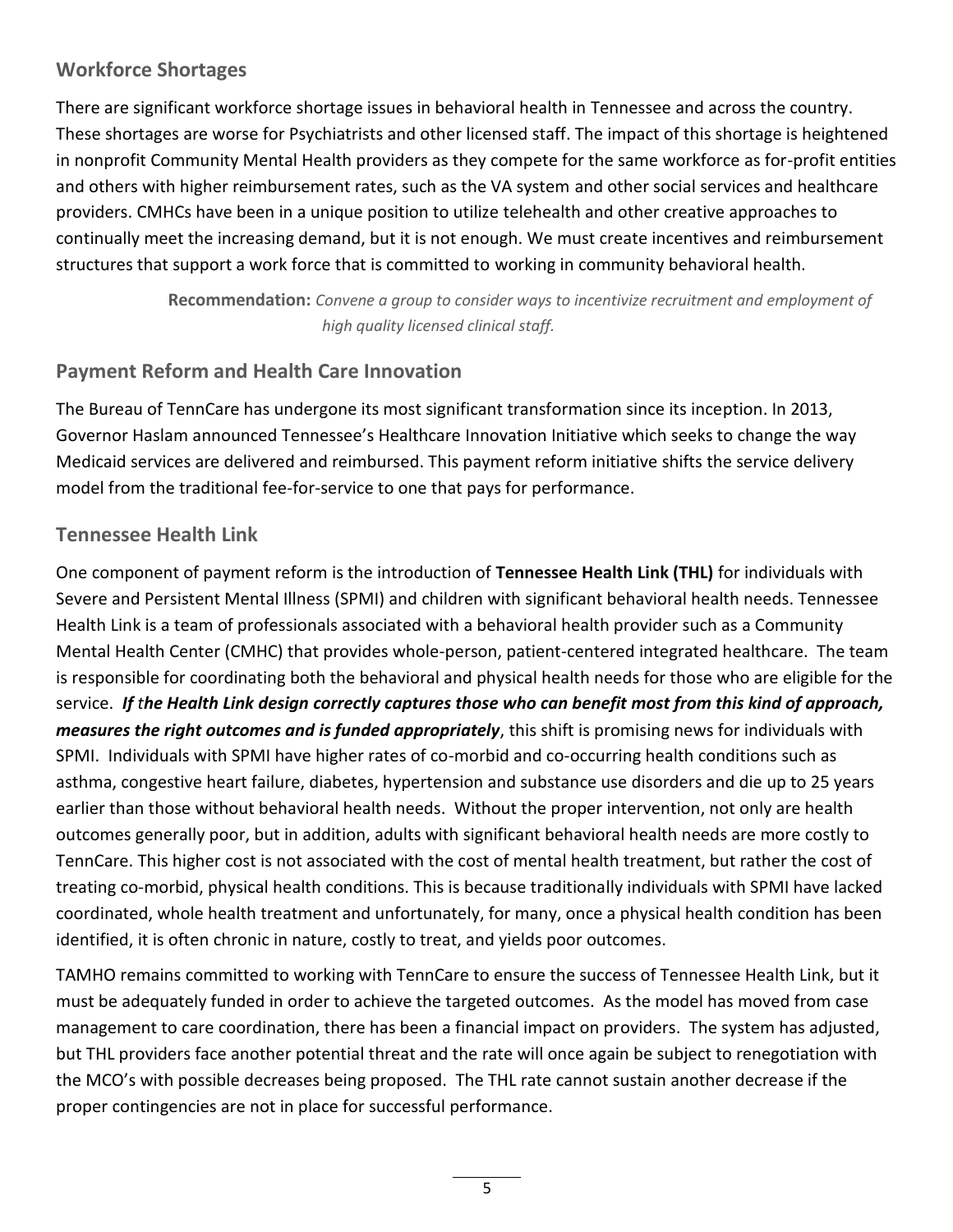**Recommendation:** *Require that the THL data be made available to providers so that TennCare, the providers and payers can all strategize about how to ensure the success of the program.*

## **Episodes of Care**

An episode of care is defined as the set of services provided to treat a clinical condition or procedure and TennCare has taken a "one size fits all" approach - a long term chronic and complex disease like mental illness is being treated the same as a short-term procedure like knee replacement. Additionally, by design and by history, Community Mental Health Centers serve people with more complex needs and cannot fairly be compared to providers who serve people with less complex needs. For example, simple ADHD can be treated by a pediatrician, but if there are more complicated needs, that child is sent to a CMHC for more extensive treatment, such as therapy and other psychosocial interventions.

In 2018 legislation was passed that would prevent two additional episodes, Non-Emergent Depression and Anxiety from being included in the Episode of Care design. However, there are additional conditions pending implementation - conditions like schizophrenia, bipolar disorder, addiction, and many other long term chronic behavioral health conditions. While we appreciate the consideration given by TennCare to pause the implementation of future episodes, TAMHO will continue to oppose TennCare' s Episode of Care design as it relates to individuals with behavioral health needs and we are concerned about the ADHD and ODD episodes that remain in place. We have been closely working with TennCare about our concerns. We believe that "Including behavioral health in an episode is like driving a square peg into a round hole – it doesn't fit."

> **Recommendation:** *Ensure that no additional behavioral health episodes of care are implemented.*

# **Inadequate services for special populations**

#### **Veterans, Youth in Custody, Infants 0-5**

We are concerned that there are insufficient services and supports for special populations who require either more significant clinical interventions or a different type of intervention. Three such examples are veterans, youth in Department of Children's Services (DCS) custody and infants and young children.

**Veterans** have an alarming rate of depression and suicide. The suicide rate in younger and female veterans is growing at an even faster rate. Traditional interventions have not curtailed the increasing rate of veterans' death by suicide.

> **Recommendation:** *Ensure that sufficient funding is available to meet the needs of veterans and their families.*

#### **Youth in Custody**

After declining rates of youth entering Department of Children's Services custody for several years, we have seen a recent increase. Among service providers there is an understanding that removing a child from his family is traumatic. In order to address the trauma and successfully intervene with the child and family, there